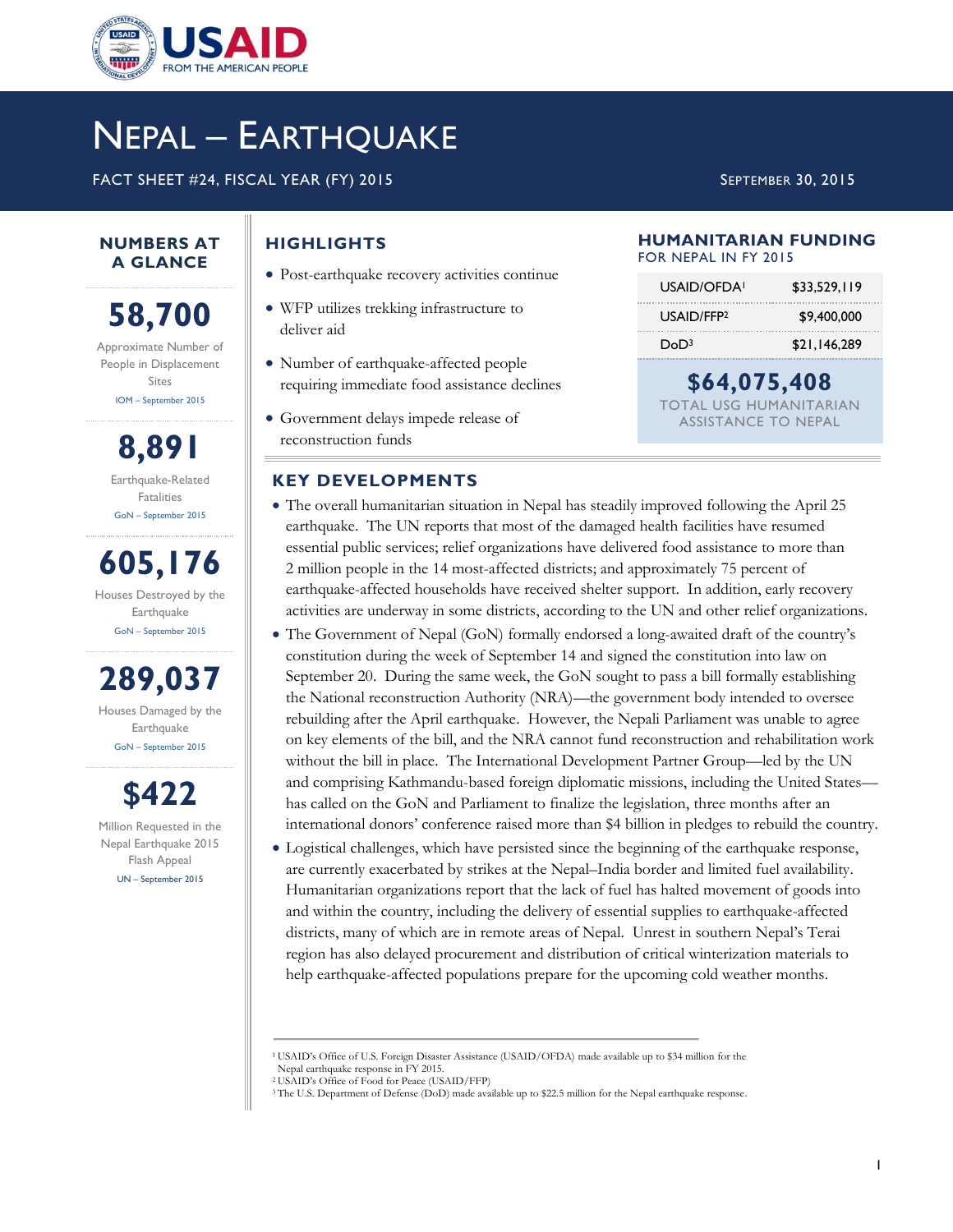## **HUMANITARIAN ACCESS AND LOGISTICS**

- The April 25 earthquake resulted in a downturn in tourism and decreased income revenues for many communities across Nepal, particularly those in remote parts of the country that rely on trekking. Utilizing the existing trekking infrastructure, the UN World Food Program (WFP) is providing economic opportunities to earthquake-affected people while delivering food and other emergency relief supplies to hard-to-reach areas of Nepal. WFP's Remote Access Operations (RAO) program is helping to rehabilitate trekking and community trails for the safe passage of supplies and linking people and goods to markets. Five of the most remote earthquake-affected districts—Dhading, Dolakha, Gorkha, Rasuwa, and Sindhupalchok—are implementing RAO. As of September 15, RAO had employed nearly 15,300 people and reached nearly 46,000 people with more than 430 metric tons (MT) of humanitarian cargo.
- Following a reduction in operations due to funding shortages, the UN Humanitarian Air Service (UNHAS) resumed transportation of humanitarian cargo and personnel in Nepal in September. WFP, the lead agency for the Logistics Cluster—the coordinating body for humanitarian logistical activities that comprises UN agencies, non-governmental organizations (NGOs), and other stakeholders—reports that UNHAS is implementing a partial cost-recovery funding model that requires UNHAS services users to pay 20 percent of the cost of transporting their humanitarian personnel and cargo. Between April 25 and September 15, UNHAS transported more than 1,780 MT of cargo to more than 140 different locations on behalf of 153 organizations.
- USAID/OFDA has provided nearly \$10.6 million to partners, including WFP, to enhance humanitarian logistical capacity and provide emergency relief items to address the needs of earthquake-affected households in Nepal.

## **DISPLACEMENT AND SHELTER**

- The most recent International Organization for Migration (IOM) Displacement Tracking Matrix (DTM) survey conducted from late August through early September in 120 displacement sites in 13 earthquake-affected districts—found that the number of people living in the assessed sites decreased to 58,700 from approximately 59,400 in the last DTM survey. IOM noted that the decrease could reflect some household members returning to areas of origin to repair or rebuild their houses or people departing to seek better livelihood opportunities. The proportion of females in the assessed sites has steadily increased during each DTM survey.
- According to the Shelter Cluster, more than 532,000 households had received emergency shelter assistance, including plastic sheeting and tents, and nearly 260,000 households had received a household kit and/or blankets as of August 25. The cluster continues prioritizing hard-to-reach areas, tracking distributions at the Village Development Committee level.
- IOM reports that, with assistance from USAID/OFDA and other donors, the organization and its local partners had provided shelter and relief commodities to more than 131,000 households as of September 17.
- In FY 2015, USAID/OFDA supported humanitarian partners with more than \$8 million for emergency shelter interventions across earthquake-affected districts of Nepal.

#### **HEALTH AND PROTECTION**

- The earthquake damaged or destroyed more than 900 health facilities in Nepal, according to WFP. Working with the UN World Health Organization (WHO), WFP is helping establish temporary medical clinics in 11 earthquake-affected districts. Of 44 proposed clinics, 37 were constructed and two remained in progress as of September 15, according to WFP.
- The UN Population Fund, on behalf of the Reproductive Health Sub-Cluster, distributed nearly 900 reproductive health kits to address the needs of approximately 115,000 people in the 14 most-affected districts as of mid-August. In addition, sub-cluster partners worked with the GoN Ministry of Health and Population to bring reproductive health care—including health education, antenatal and postnatal checkups, family planning, laboratory testing facilities, management of sexually transmitted infections, psychosocial and gender-based violence (GBV) support services, and referrals—to more than 61,000 people in the earthquake-affected districts, according to the UN.
- The UN Children's Fund (UNICEF) has established more than 200 child-friendly spaces that have served more than 16,000 children in Nepal since the earthquake. Child-friendly spaces address specific needs—such as protection, psychosocial support, and non-formal education—and are used as transitional structures bridging to early recovery and long‐term support for vulnerable children.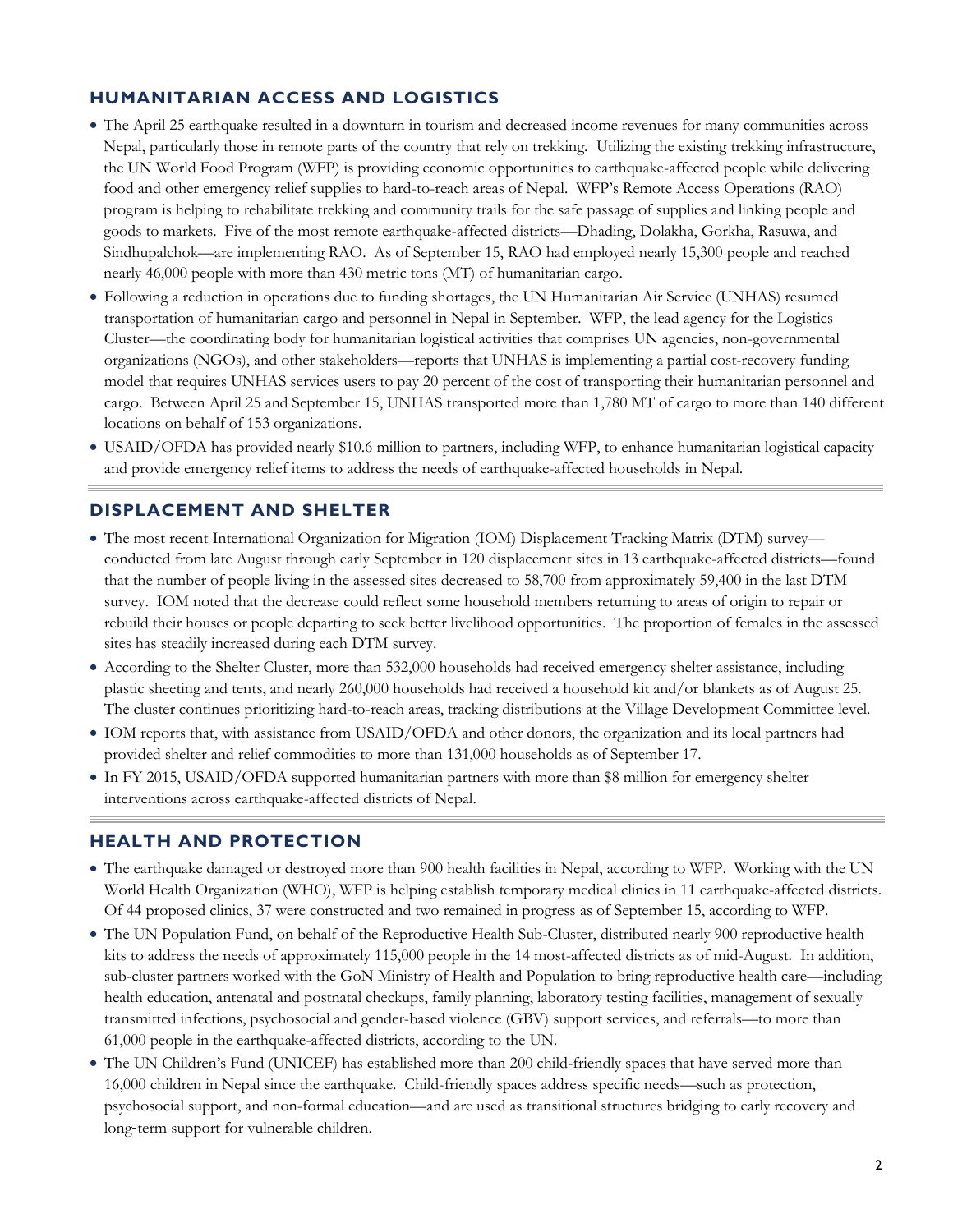- To combat human trafficking, UNICEF has partnered with two local NGOs to scale up or establish 12 screening and interception points along the borders with China and India and within earthquake-affected districts. UNICEF and local partners are also supporting 11 transit centers to support human trafficking victims with temporary shelter, psychosocial support, and relief items, as well as conducting surveillance and awareness-raising activities, in the most-affected districts. Such methods enabled authorities to intercept at least 725 people, including more than 330 children, at risk of being trafficked since the earthquake, according to UNICEF.
- Since 2010, the USAID-funded Combating Trafficking in Persons (CTIP) program, implemented by The Asia Foundation, has worked with GoN stakeholders to combat trafficking and address the vulnerabilities of marginalized groups in Nepal, including survivors of human trafficking and GBV. Following the April 25 earthquake, CTIP expanded operations to six earthquake-affected districts—Dhading, Dolakha, Lalitpur, Nuwakot, Ramechhap, and Rasuwa—to provide legal, psychosocial, and other services to help mitigate increased risks of trafficking and GBV associated with earthquake-related economic instability. In FY 2015, USAID/OFDA supported the Asia Foundation with \$450,000 for CTIP activities.
- In total, USAID/OFDA has provided nearly \$950,000 in FY 2015 to address health needs and \$450,000 to support protection activities in Nepal.

#### **FOOD SECURITY**

- WFP reported on September 15 that an analysis by the Nepal Food Security Monitoring System (NeKSAP) found the number of earthquake-affected people requiring immediate food assistance has reduced three-fold to 530,000 across 11 districts, aided by food and emergency relief commodity deliveries as well as improved access to functioning markets. Initially established by WFP, the GoN's Ministry of Agricultural Development and the National Planning Commission are currently in the process of institutionalizing NeKSAP.
- During WFP's recently concluded second emergency response phase, the organization reached more than 978,000 people with nearly 8,300 MT of food commodities, including rice, pulses, and cooking oil. WFP is currently implementing a cashfor-work program to complement its food assistance activities. The program, which enables populations to purchase available food at local marketplaces, provides cash in exchange for 10 days per month of asset-creation work, including community trail rehabilitation and tree planting. WFP reports that the number of people reached with food and cash assistance in the second emergency response phase represents 100 percent of the people it planned to serve.
- In FY 2015, USAID/OFDA provided more than \$1 million to support agricultural, food security, and economic recovery interventions for earthquake-affected populations. In addition, USAID/FFP provided \$6.9 million to support WFP's emergency food assistance operations in Nepal, as well as \$2.5 million to ACTED, which is providing short-term livelihoods support to approximately 2,250 food-insecure households in five of Nepal's most earthquake-affected districts.

#### **INTERNATIONAL ASSISTANCE**

- On September 18, the Government of Japan (GoJ) announced a \$1 million extension of its emergency grant aid to WFP for the delivery of relief supplies to earthquake-affected populations. The GoJ support will assist WFP air transportation for emergency commodities to isolated and mountainous areas.
- The European Commission's Directorate-General for Humanitarian Aid and Civil Protection (ECHO) announced a €6 million—approximately \$6.7 million—allocation under its current Humanitarian Implementation Plan to address ongoing humanitarian needs resulting from the Nepal earthquake.
- As of September 30, the USG had provided more than \$64 million for earthquake response efforts in Nepal, while other international donors had provided nearly \$411 million, according to the UN. Donors had funded at approximately \$242 million—57 percent—of the \$422 million requested in the UN flash appeal.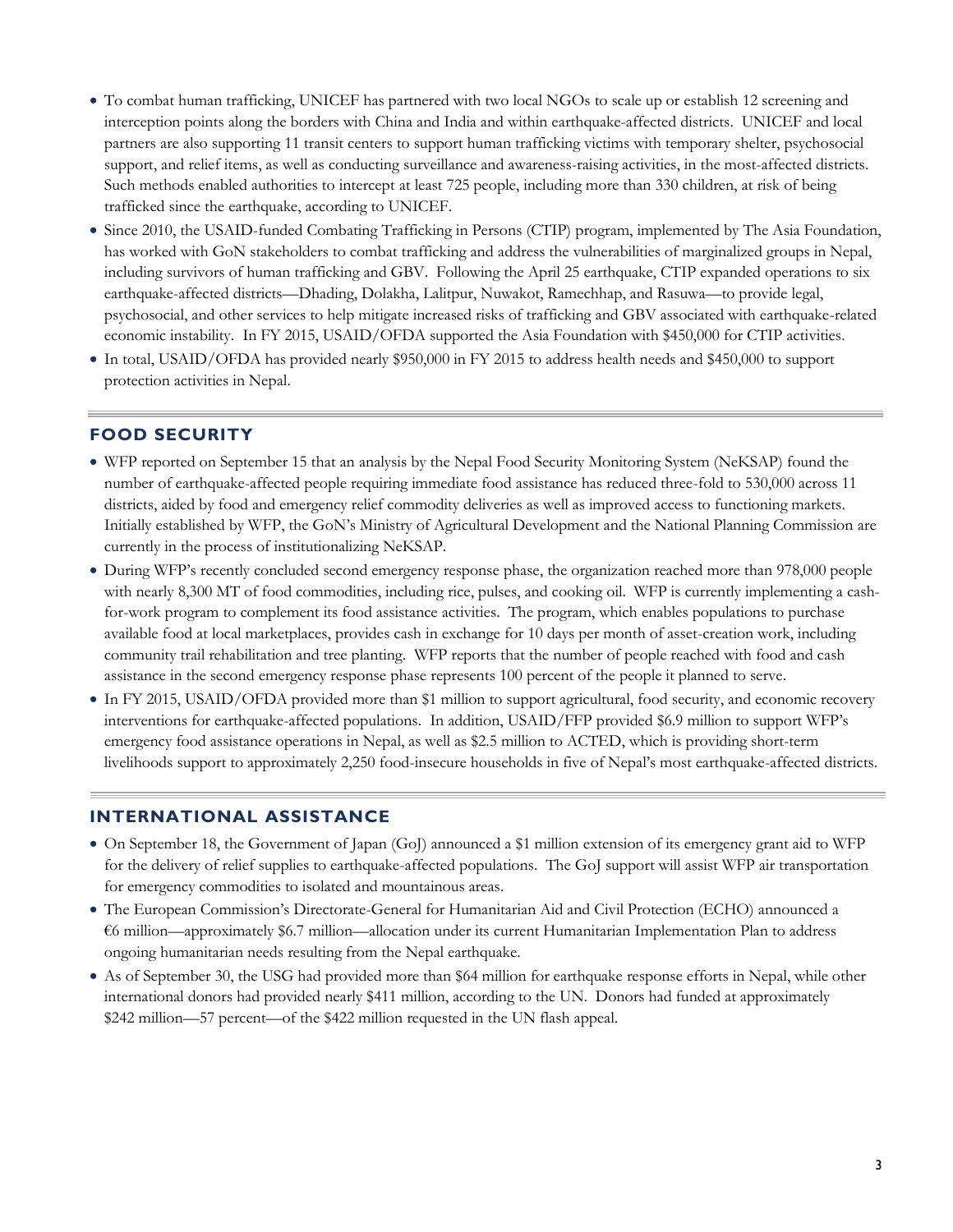# **2015 HUMANITARIAN FUNDING FOR NEPAL\***

PER DONOR



\*Funding figures reflect contributions from the top donors as of September 30, 2015. All international figures are according to the UN Office for the Coordination of Humanitarian Affairs (OCHA) Financial Tracking Service and based on international commitments during the current calendar year, while USG figures are according to the USG and reflect the most recent USG commitments based on the fiscal year, which began on October 1, 2014. \*\*The Central Emergency Response Fund (CERF) is a pooled humanitarian fund established and managed by the UN to support underfunded emergencies.

#### **CONTEXT**

- On April 25, a magnitude 7.8 earthquake struck Gorkha in central Nepal, approximately 48 miles northwest of Kathmandu city, at a shallow depth of approximately nine miles, according to the U.S. Geological Survey (USGS).
- The USG immediately issued a disaster declaration for Nepal due to the effects of the earthquake. Within hours of the seismic event, USAID/OFDA activated a Response Management Team in Washington, D.C., and deployed a Disaster Assistance Response Team (DART)—including urban search-and-rescue (USAR) specialists—to Nepal.
- On May 12, a magnitude 7.3 aftershock struck Dolakha, approximately 47 miles northeast of Kathmandu city, according to USGS. The aftershock caused further casualties and damage in areas affected by the April 25 earthquake.
- For nearly two decades, USAID/OFDA has supported disaster risk reduction (DRR) efforts in Nepal, including in Kathmandu Valley. USAID/OFDA funding has enabled partners to identify, prepare, and preserve more than 80 open spaces in Kathmandu Valley for humanitarian purposes; pre-position critical emergency relief supplies; and strengthen earthquake response capacity at the local and national levels in collaboration with the GoN, NGOs, private companies, and local communities. More information on USAID/OFDA's DRR programs in Nepal and throughout South Asia is available at [www.usaid.gov/what-we-do/working-crises-and-conflict/disaster-risk-reduction/resources.](http://www.usaid.gov/what-we-do/working-crises-and-conflict/disaster-risk-reduction/resources)

| <b>IMPLEMENTING PARTNER</b>                                   | <b>ACTIVITY</b>                                                                                                 | <b>LOCATION</b>                                                      | <b>AMOUNT</b> |  |
|---------------------------------------------------------------|-----------------------------------------------------------------------------------------------------------------|----------------------------------------------------------------------|---------------|--|
| <b>USAID/OFDA<sup>2</sup></b>                                 |                                                                                                                 |                                                                      |               |  |
| Agency for Technical Cooperation<br>and Development (ACTED)   | Agriculture and Food Security, Economic Recovery<br>and Market Systems (ERMS), Shelter and<br>Settlements, WASH | Dhading, Dolakha, Kathmandu,<br>Sindhupalchowk, Solukhumbu Districts | \$1,941,649   |  |
| American Red Cross (AmCross)                                  | Logistics Support and Relief Commodities, Shelter<br>and Settlements, WASH                                      | Nuwakot, Rasuwa Districts                                            | \$534,920     |  |
| <b>British Broadcasting Corporation</b><br>(BBC) Media Action | Risk Management Policy and Practice, Shelter and<br>Settlements, WASH                                           | <b>Affected Areas</b>                                                | \$199,603     |  |
| <b>CARE</b>                                                   | Logistics Support and Relief Commodities, Shelter<br>and Settlements, WASH                                      | Sindhupalchowk District                                              | \$1,196,206   |  |
| Catholic Relief Services (CRS)                                | ERMS, Logistics Support and Relief Commodities,<br>Shelter and Settlements, WASH                                | Gorkha, Lamjung, Nuwakot Districts                                   | \$1,819,190   |  |
| Fairfax County Fire and Rescue                                | <b>USAR</b>                                                                                                     | <b>Affected Areas</b>                                                | \$3,099,891   |  |
| Handicap International (HI)                                   | Health                                                                                                          | Bhaktapur, Kathmandu, Lalitpur,<br><b>Nuwakot Districts</b>          | \$300,000     |  |
| Heifer International                                          | Agriculture and Food Security                                                                                   | Dhading, Gorkha, Nuwakot,<br>Sindhupalchowk Districts                | \$750,007     |  |
| <b>IOM</b>                                                    | <b>Shelter and Settlements</b>                                                                                  | <b>Affected Areas</b>                                                | \$2,500,000   |  |

#### **USG HUMANITARIAN ASSISTANCE TO NEPAL PROVIDED IN FY 2015<sup>1</sup>**